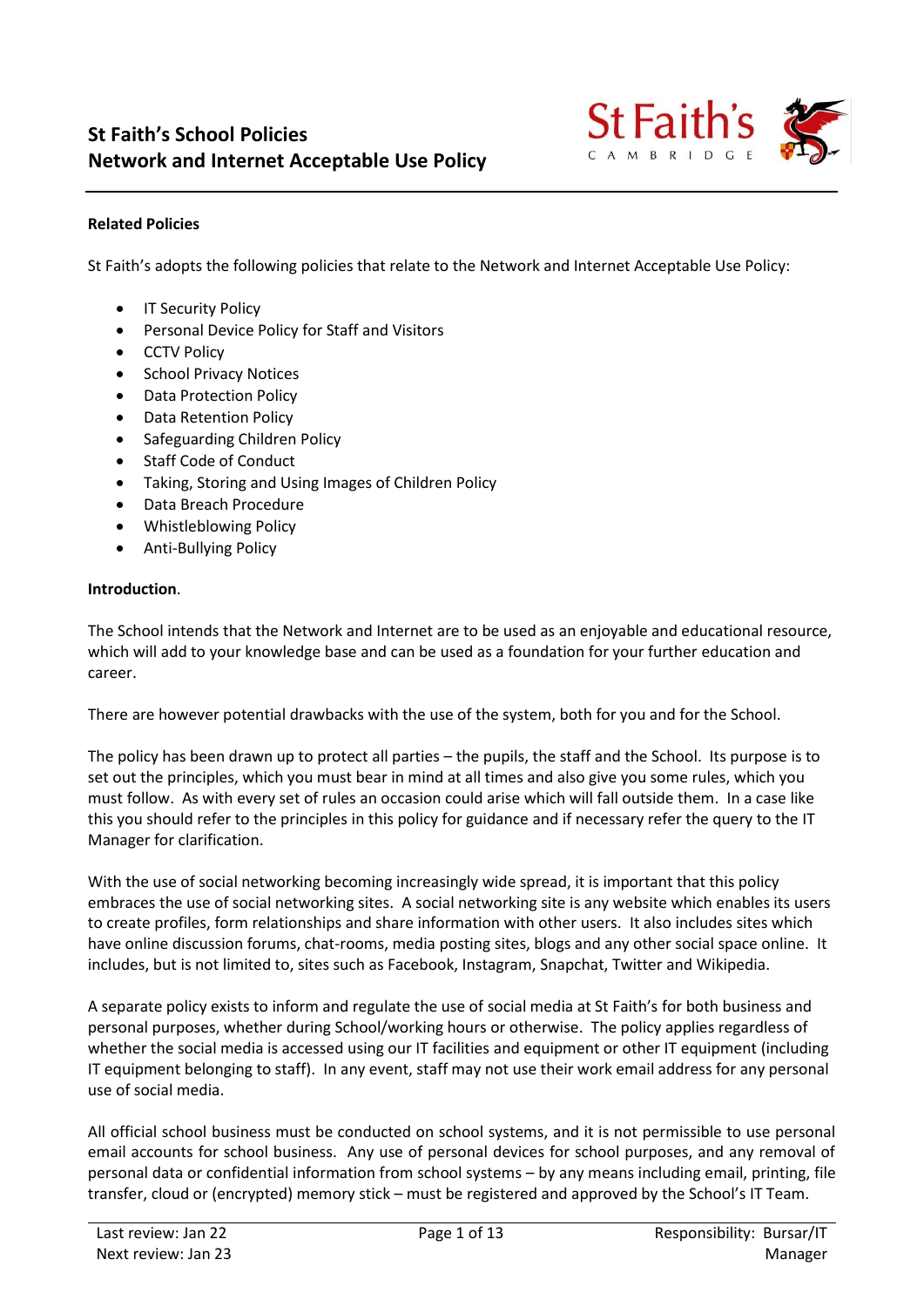Where permission is given for use of personal devices, these must be subject to appropriate safeguards in line with the school's guidelines and procedures for the use of personal devices.

The provision of school email accounts, Wi-Fi and internet access is for official school business, administration and education only. Staff and pupils should keep their personal, family and social lives separate from their school IT use and limit as far as possible any personal use of these accounts.

The contents of our IT resources and communications systems are the property of St Faith's. Therefore, staff and pupils should have no expectation of privacy in any email, file, data, document, facsimile, telephone conversation or social media post. There should also be no expectation of privacy in any other kind of information or communication transmitted to, received, printed from, stored or recorded on our electronic information and communications systems.

We reserve the right to monitor, intercept and review, without further notice, all activities using our IT resources and communications systems, including but not limited to social media postings and activities and internet sites visited. This allows us to ensure that our resources and communication systems are being used for legitimate business, safeguarding, conduct and performance purposes and to ensure that our network policy and principles are being complied with.

The School reserves the right to examine or delete any files that may be held on its computer files.

Staff and pupils should also be aware that all emails sent or received on school systems will be managed in accordance with the Data Retention Policy. Email accounts will be closed when a member of staff leaves the school and the contents archived] within 1 year of that person leaving the school. Important information that is necessary to be kept should be held on the relevant personnel or pupil file, not kept in personal folders, archives or inboxes. Hence it is the responsibility of each account user to ensure that important information (or indeed any personal information that they wish to keep, in line with school policy on personal use) is retained in the right place or, where applicable, provided to the right colleague. That way no important information should ever be lost as a result of the school's email deletion protocol.

If you consider that reasons exist for the protocol not to apply, or need assistance in how to retain and appropriately archive data, please contact the IT Manager.

## **Principles**.

- 1. The facilities supplied by the School are for professional and educational purposes. They must only be used after you have received the appropriate training from a member of the Network Team, and only in accordance with the school's various policies including data protection.
- 2. Any property belonging to the School should treated with respect and care , and used only in accordance with any training and policies provided. You must report any faults or breakages without delay to the School's Network Team.
- 3. Portable data storage devices, such as external hard drives and USB memory sticks, must be used responsibly. Only school-provided, hardware encrypted USB drives may be used. These USB drives will be provided by the Network Team on request.
- 4. You must not bring the school into disrepute through your use of the network, e-mail, social media or the Internet.
- 5. During any timetabled lessons or other activities involving the children the use of e-mail and access to the Internet from the School's computers and network for Staff must be for educational use only. For Pupils the use of e-mail and access to the Internet from the School's computers and network must be for educational use only at all times
- 6. You must do all that you can to protect the security of the school's computer network, and the security of the networks belonging to others. This included participation in security related training.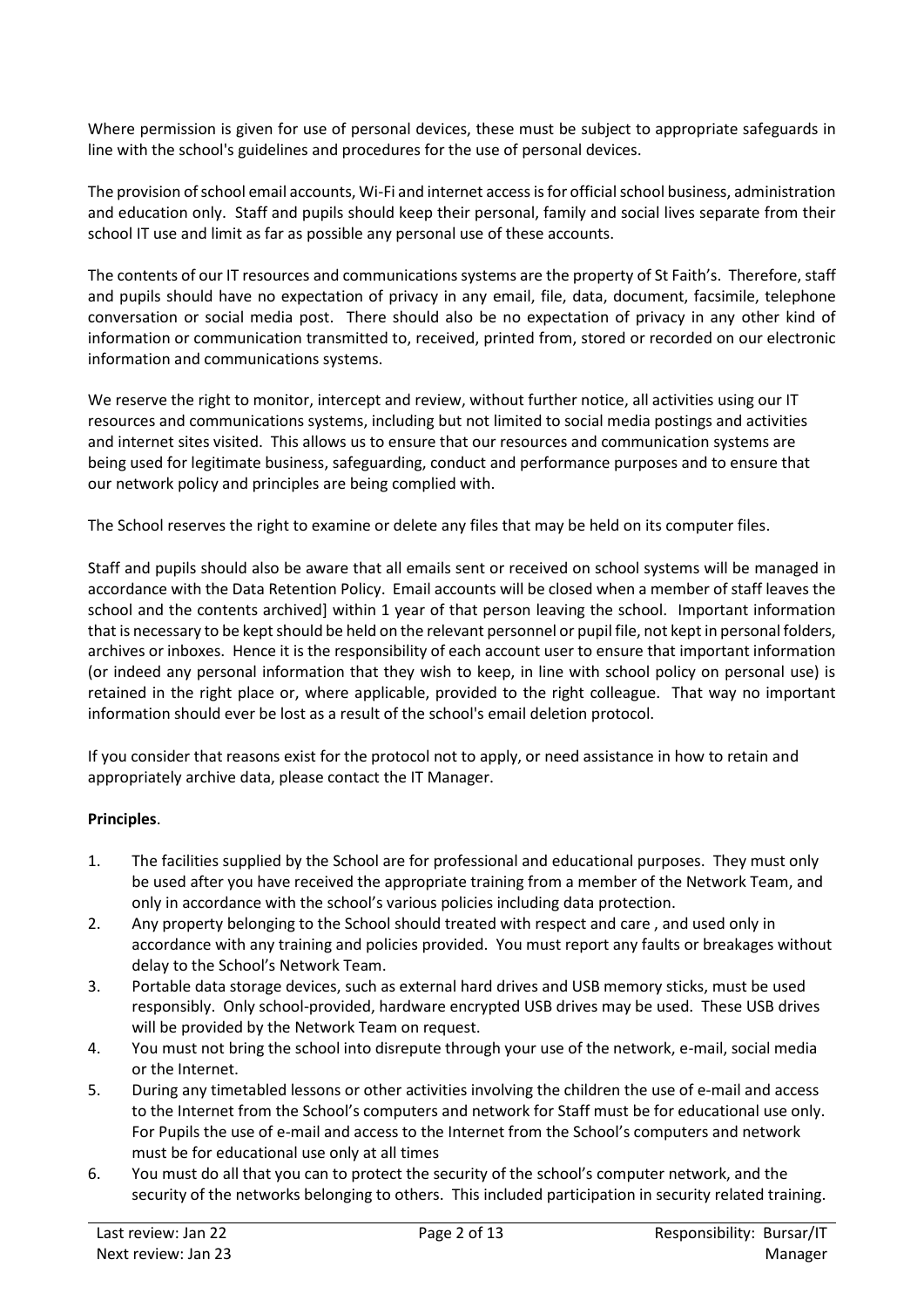- (1) Passwords are updated in accordance with Government guidelines on an annual basis. All passwords shall be ten characters or longer and must contain at least one of the following: an uppercase letter, a special character and a number.
- (2) Please do not use guessable passwords (i.e. family information) and passwords across accounts (i.e. Personal email account and work login account). Please do not write passwords down. The use of a Password Manager (i.e. KeePass) is strongly recommended.
- (3) You should not divulge your network or any other application based passwords to anyone.
- (4) If you believe any network or school application passwords have been compromised you must notify IT immediately so your password can be changed.
- (5) You should be aware of the risks of computer viruses and take sensible precautions to avoid bringing them onto our system or passing them on to others.
- 7. You must not leave a computer that you are working on unlocked if leaving the device unattended for any period of time.
- 8. You must try to protect all personal and confidential information about yourself and others even if you receive or come across this information inadvertently. Receiving or using this kind of information may be unlawful under data protection legislation.
- 9. You must not obtain (or attempt to obtain) access to any part of the computer system for which you do not have permission to enter or use. This is known as 'hacking' and is both a criminal offence and a serious breach of school rules.
- 10. You must not install any software or other active code on the School's systems without the permission of the IT Manager.
- 11. You should assume that, unless told otherwise, all material found on the Internet is protected by copyright.
- 12. Any messages or attachments sent over the network or the Internet must be appropriate and courteous, and must not contain anything which is pornographic, violent, racist, sexist, discriminatory, defamatory or blasphemous. To send such messages may be unlawful. As far as you are able, you must make sure that you do not search for or receive any such material. It is your responsibility to reject it if you come across it, and inform a member of staff.
- 13. You need to be aware of the risks posed by the online activity of extremist and terrorist groups. This forms part of the School's legal obligations in the respect of the 'Prevent' duty.
- 14. You must also read and abide by the contents of IT Security Policy and Personal Devices Policy for Staff and Visitors where applicable.

## **Breaches of this policy**

Failure to follow the principles stated above, or the rules agreed to below, may lead to disciplinary action being taken. In addition, a deliberate breach may result in the school restricting your access to school IT systems.

If you become aware of a breach of this policy you should report it to the School's Data Compliance Officer (HR and Safeguarding Adviser / Judicium Consulting Ltd) or a member of the School's Breach Notification Team (please refer to the School's Breach Policy).

lichand Brackt.

R P BRENT MBE **Bursar**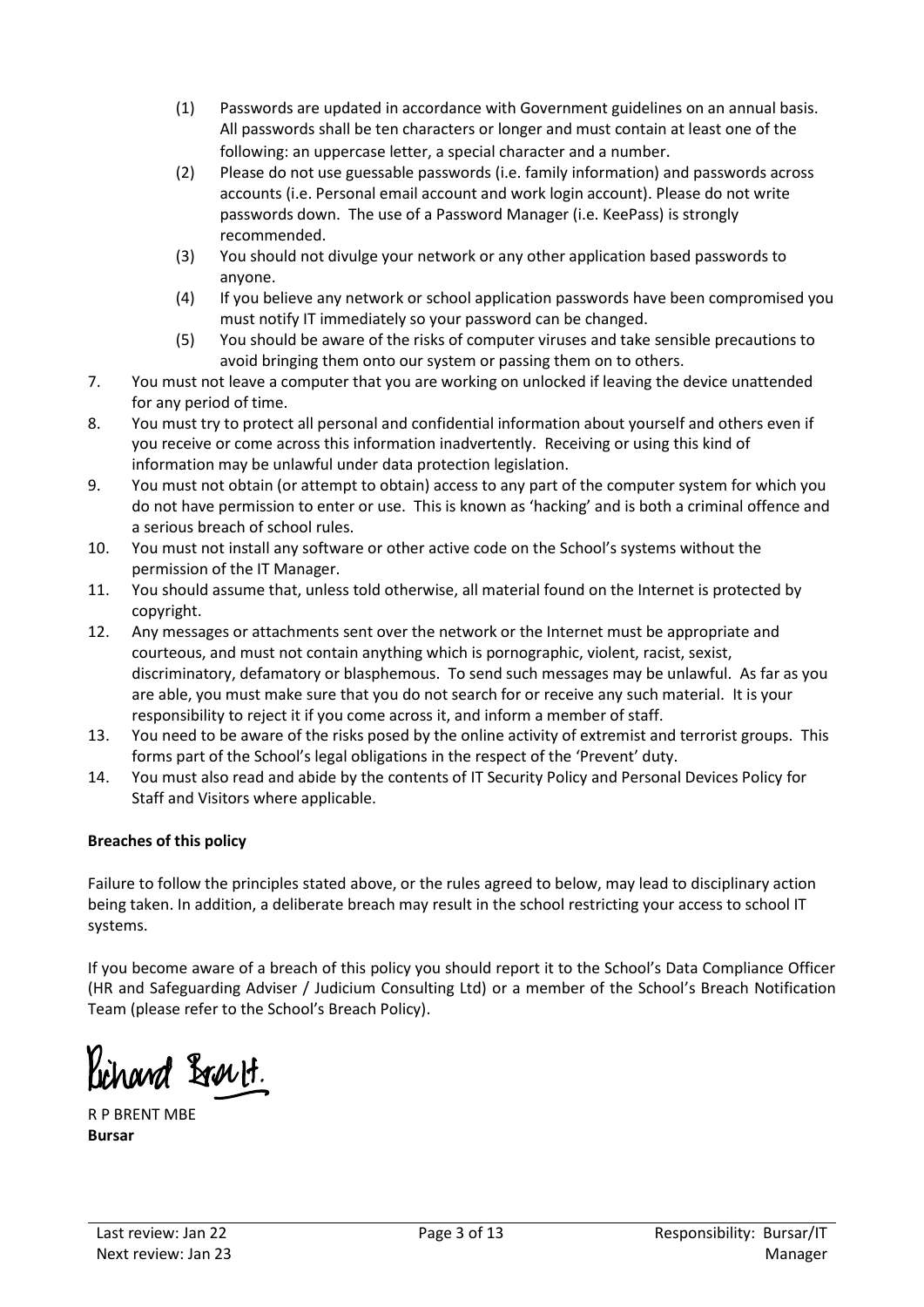

### **Network and Internet Acceptable Use Policy**

### **Rules for members of Teaching Staff**

- 1. I will only use the school's computer system whilst logged on with my own username and password.
- 2. I will never disclose my password to anyone.
- 3. I will not leave a classroom or common area without either logging off or locking any computers I have been using.
- 4. You'll need to register for MFA before accessing school data from outside of the school premises.
- 5. I will on finding any computer logged on and unattended either log it off or lock it.
- 6. All Internet activity whilst in a classroom or on any other activity involving children should be appropriate to staff professional activity. Internet activity at other times should be such that it does not bring the school into disrepute.
- 7. Before posting, I will consider whether a particular post puts my effectiveness as a teacher at risk. I will post only what I want the world to see.
- 8. I will report to my Head of Department or Line Manager immediately if I see any information on the Internet or on social networking sites that disparages or reflects poorly on the School.
- 9. I will immediately remove any Internet postings which are deemed by the School to constitute a breach of this or any other School Policy.
- 10. I will ensure that wherever possible privacy settings on social media sites are set so that pupils cannot access information relating to my personal life.
- 11. I will not use my personal email or social media accounts to contact pupils or parents.
- 12. Activity which threatens the integrity of the school Network system is forbidden.
- 13. I understand I am responsible for all e-mail sent and for any contacts made that may result in e-mails being received.
- 14. I will obtain prior written approval of the Headmaster for the wording of any personal profile which I intend to create where the School is named or mentioned on a social networking site.
- 15. I will seek approval from the Headmaster before I speak about or make any comments on behalf of the School on the Internet or through any social networking site.
- 16. I will not
	- a. Provide references for other individuals on social or networking sites.
	- b. Post or publish on the Internet or on any social networking site any reference to the School, my colleagues, parents or pupils.
	- c. Use commentary deemed to be defamatory, obscene, proprietary or libellous. I will exercise caution with regards to exaggeration, colourful language, guesswork, obscenity, copyrighted materials, legal conclusions and derogatory remarks or characterisations.
	- d. Discuss pupils or colleagues or publicly criticise the School or staff in emails or on the internet such as on social media sites.
	- e. Post images that include pupils.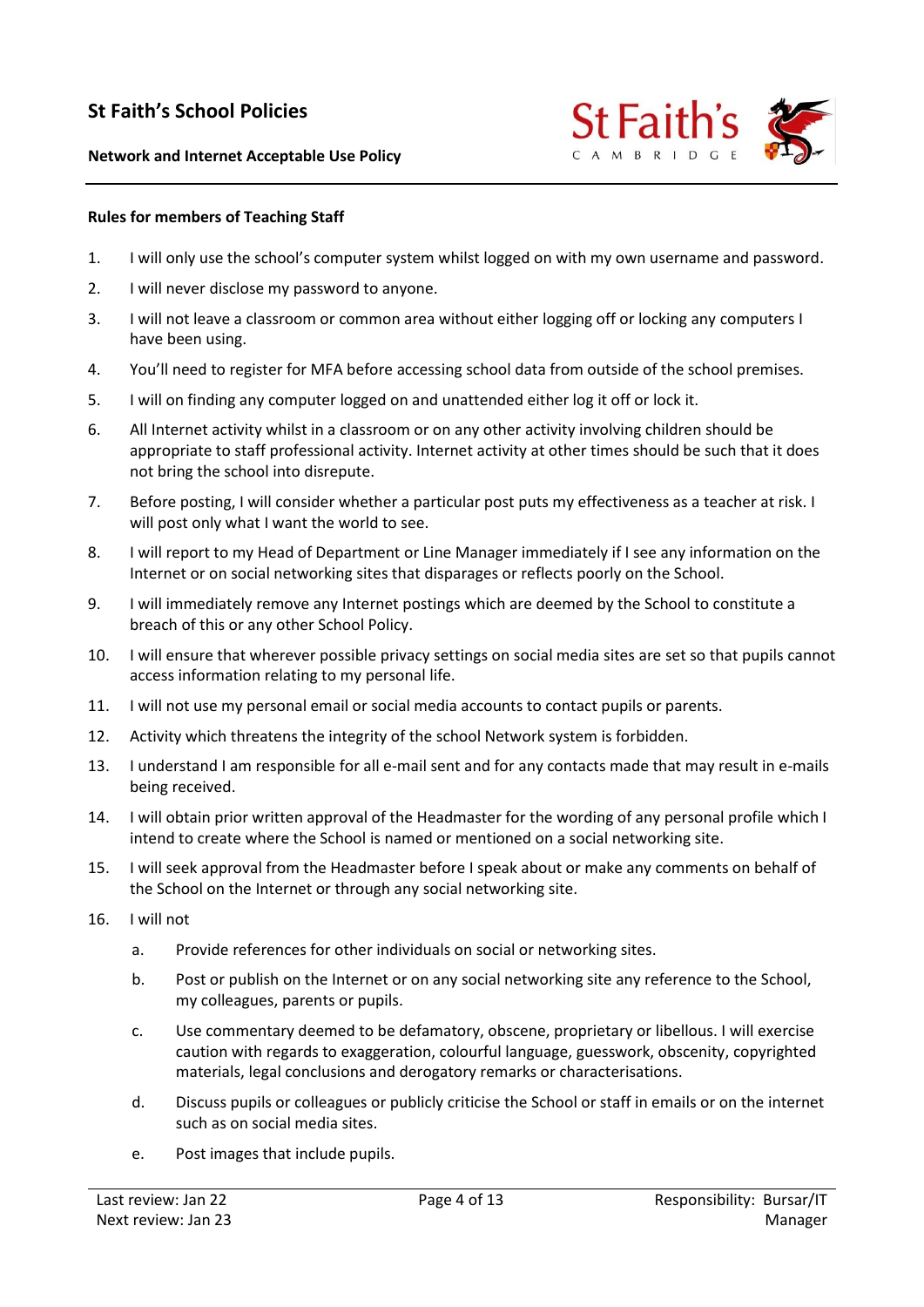- f. Initiate friendships with pupils on any personal social network sites.
- g. Accept pupils as friends on any such sites; I will decline any pupil-initiated friend requests.
- h. Use social networking sites as part of the educational process, e.g. as a way of reminding pupils about essay titles and deadlines.
- 17. I will not read anyone else's e-mail without their consent.
- 18. I will not use the system for personal gain, gambling, political purposes or advertising.
- 19. I will respect the copyright of materials and not access or share material that infringes copyright. I will also not claim the work of others as my own.
- 20. I will not post anonymous messages nor will I forward chain letters.
- 21. I will apply the same professional levels of language and content in emails, social media posts etc. as for letters or other non-digital media.
- 22. I will not access, create or share content that is illegal, deceptive, or likely to offend other members of the school community (for example, content that is obscene, or promotes violence, discrimination, terrorism or extremism, or raises safeguarding issues).
- 23. I will ensure that pupils are not allowed access to the network without a level of suitable supervision.
- 24. I will ensure that when using the school network, pupils follow the network principles.
- 25. I will ensure that children are not accessing extremist or terrorist material when using the internet in school.
- 26. I will not load or allow a pupil to load any program or data from a CD or pen drive (USB stick) or other portable media storage device from outside school unless it has been checked by the IT Manager and they have given permission to do so.
- 27. I will not attempt to install software on, or otherwise alter, school IT systems.
- 28. I will not attempt to circumvent the content filters or other security measures installed on the School's IT systems, and will not attempt to access parts of the system I do not have permission to access.
- 29. I will use only School-provided, hardware encrypted USB drives to hold School data.
- 30. I will treat the School computer equipment with care and report any faults or breakages.
- 31. I understand the school may monitor my use of IT resources and communications systems.
- 32. I will read and abide by any revisions to this agreement which may from time to time be issued by the Headmaster, the Bursar or the IT Manager. These will be circulated by email. The version of the agreement which appears on the share drive under Policies will be kept updated and I must consult this if I am doubtful about any aspect of the current policy.

Please confirm that you understand and accept this policy by signing below and returning the signed copy to the IT Manager.

I understand and accept this Network and Internet Acceptable Use Policy.

| Name:   |  |
|---------|--|
| Signed: |  |

| Date: |  |  |  |
|-------|--|--|--|
|       |  |  |  |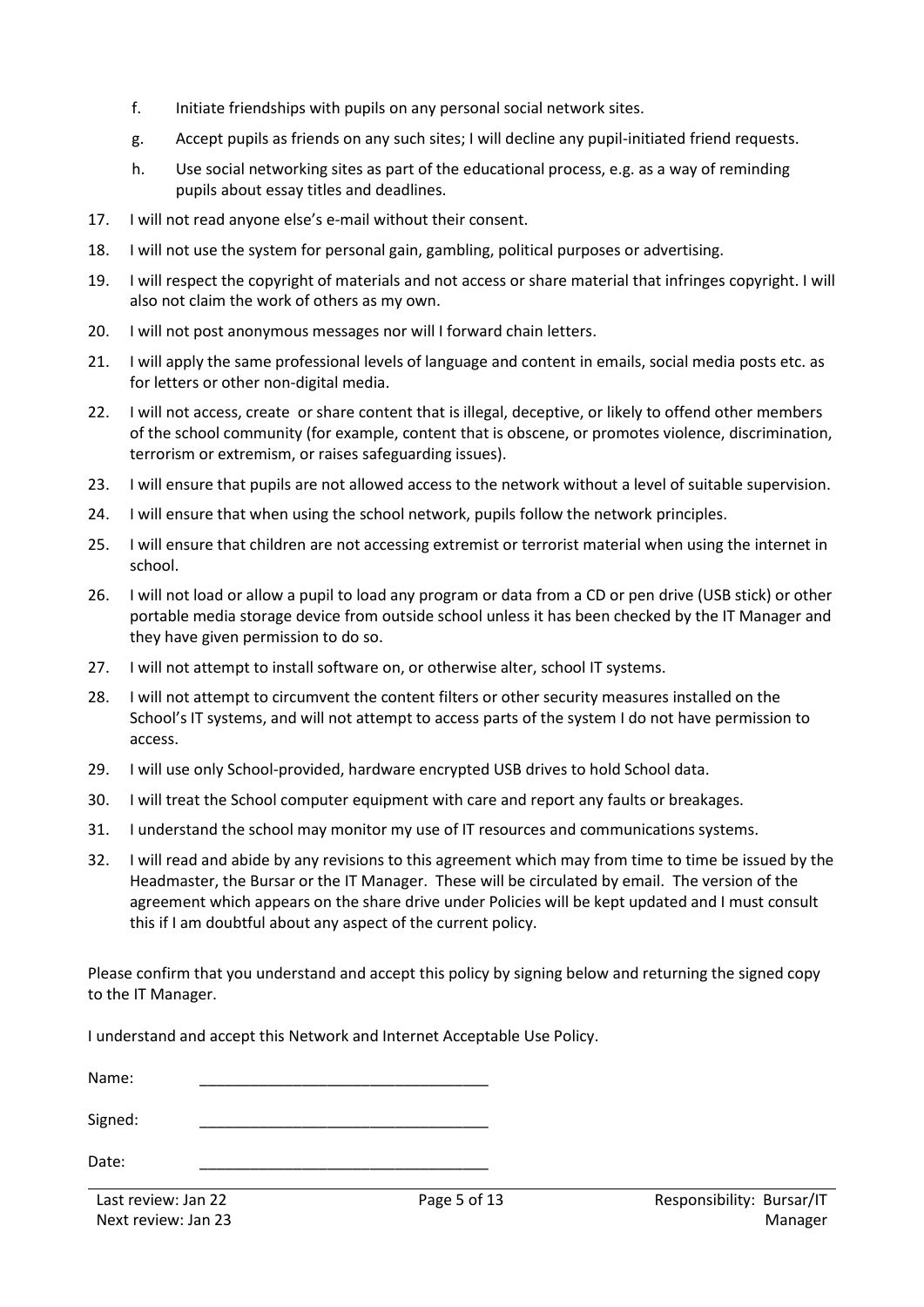**Network and Internet Acceptable Use Policy**



### **Rules for members of Support Staff**

- 1. I will only use the school's computer system whilst logged on with my own username and password.
- 2. I will never disclose my password to anyone.
- 3. You'll need to register for MFA before accessing school data from outside of the school premises.
- 4. I will not leave a classroom or common area computer logged onto SIMS if I am not present in the room.
- 5. I will not leave a classroom or common area for more than a few minutes without either logging off or locking any computers I have been using. This includes locking any computers that might be in use at home for the purposes of school work and that are connected (via VPN or Remote Desktop) to the school network.
- 6. I will on finding any computer logged on and unattended either log it off or lock it.
- 7. All Internet activity during working hours should be appropriate to staff professional activity. Internet activity at other times should be such that it does not bring the school into disrepute.
- 8. When posting on social media I will post only what I want the world to see.
- 9. I will report to my Head of Department or Line Manager immediately if I see any information on the Internet or on social networking sites that disparages or reflects poorly on the School.
- 10. I will immediately remove any Internet postings which are deemed by the School to constitute a breach of this or any other School Policy.
- 11. Activity which threatens the integrity of the school Network system is forbidden.
- 12. I understand that I am responsible for all e-mails sent and that any contacts made that may result in e-mails being received.
- 13. I will obtain prior written approval of the Headmaster for the wording of any personal profile which I intend to create where the School is named or mentioned on a social networking site.
- 14. I will seek approval from the Headmaster before I speak about or make any comments on behalf of the School on the Internet or through any social networking site.
- 15. I will not:
	- a. Provide references for other individuals on social or networking sites.
	- b. Post or publish on the Internet or on any social networking site any reference to the School, my colleagues, parents or pupils.
	- c. Use commentary deemed to be defamatory, obscene, proprietary or libellous. I will exercise caution with regards to exaggeration, colourful language, guesswork, obscenity. Copyrighted materials, legal conclusions and derogatory remarks or characterisations.
	- d. Discuss pupils or colleagues or publicly criticise the School or staff see comment above
	- e. Post images that include pupils.
	- f. Initiate friendships with pupils on any personal social network sites.
	- g. Accept pupils as friends on any such sites; I will decline any pupil-initiated friend requests.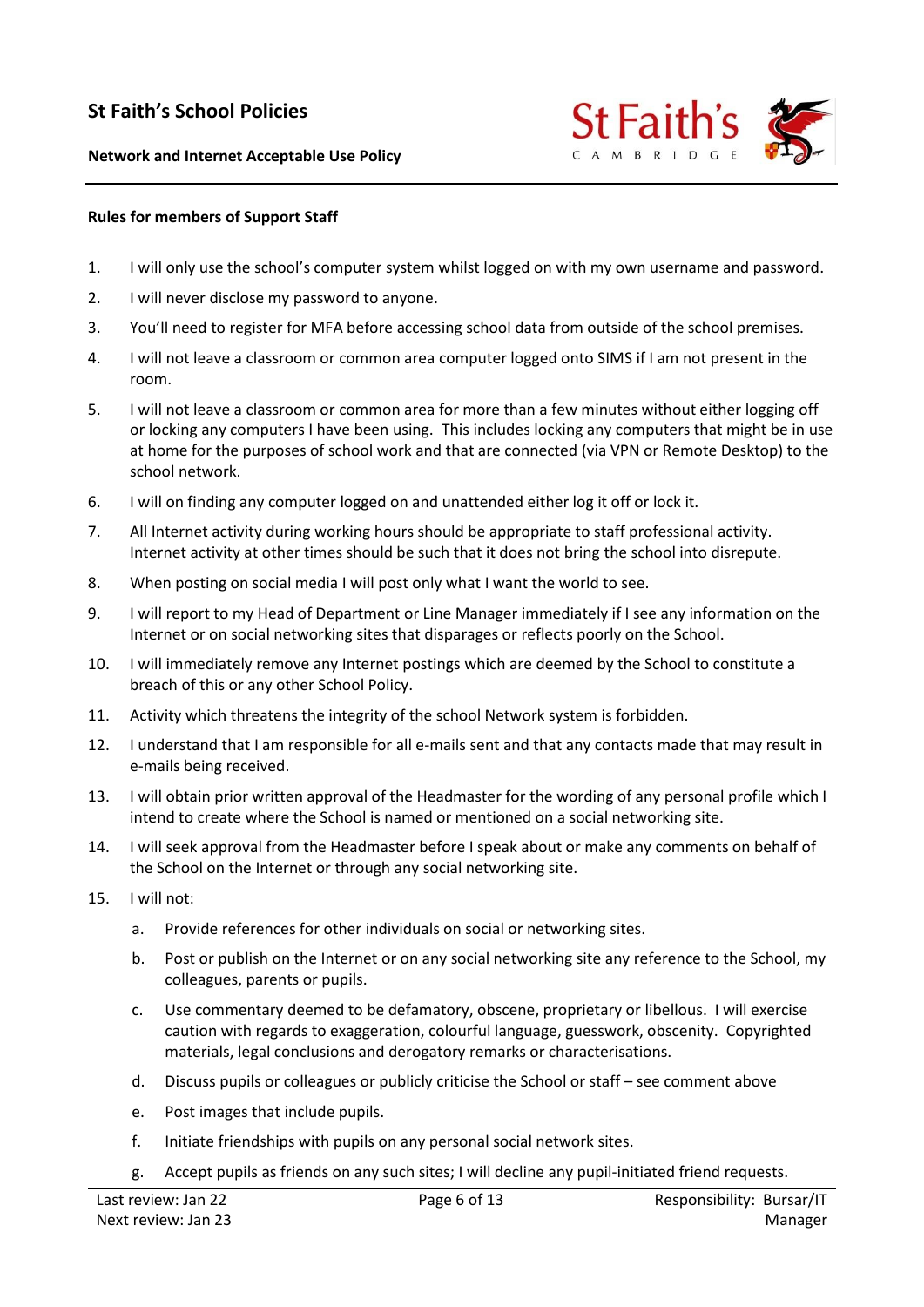- 16. I will not read anyone else's e-mail without their consent.
- 17. I will not use the system for personal gain, gambling, political purposes or advertising.
- 18. I will respect the copyright of materials.
- 19. I will not post anonymous messages nor will I forward chain letters.
- 20. I will apply the same professional levels of language and content as for letters or other media.
- 21. I will not use the network to access inappropriate material. This includes accessing sites promoting terrorist or extremist material.
- 22. I will ensure that pupils should not be allowed access to the network without a level of suitable supervision and that they are following the rules as laid down.
- 23. I will ensure that children are not accessing extremist or terrorist material when using the internet in school.
- 24. I will not load or allow a pupil to load any program or data from a CD or pen drive (USB stick) or other portable media storage device from outside school unless it has been checked by the IT Manager and they have given permission to do so.
- 25. I will use only School-provided, hardware encrypted USB drives to hold School data.
- 26. I will treat the computer equipment with care.
- 27. I understand the school may monitor my use of IT resources and communications systems.
- 28. I will read and abide by any revisions to this agreement which may from time to time be issued by the Headmaster, the Bursar or the IT Manager. These will be circulated by email. The version of the agreement which appears on the share drive under Policies will be kept updated and I must consult this if I am doubtful about any aspect of the current policy.

Signed: The contract of the contract of the Print Name:

Date:\_\_\_\_\_\_\_\_\_\_\_\_\_\_\_\_\_\_\_\_\_\_\_\_\_\_\_\_\_\_\_\_\_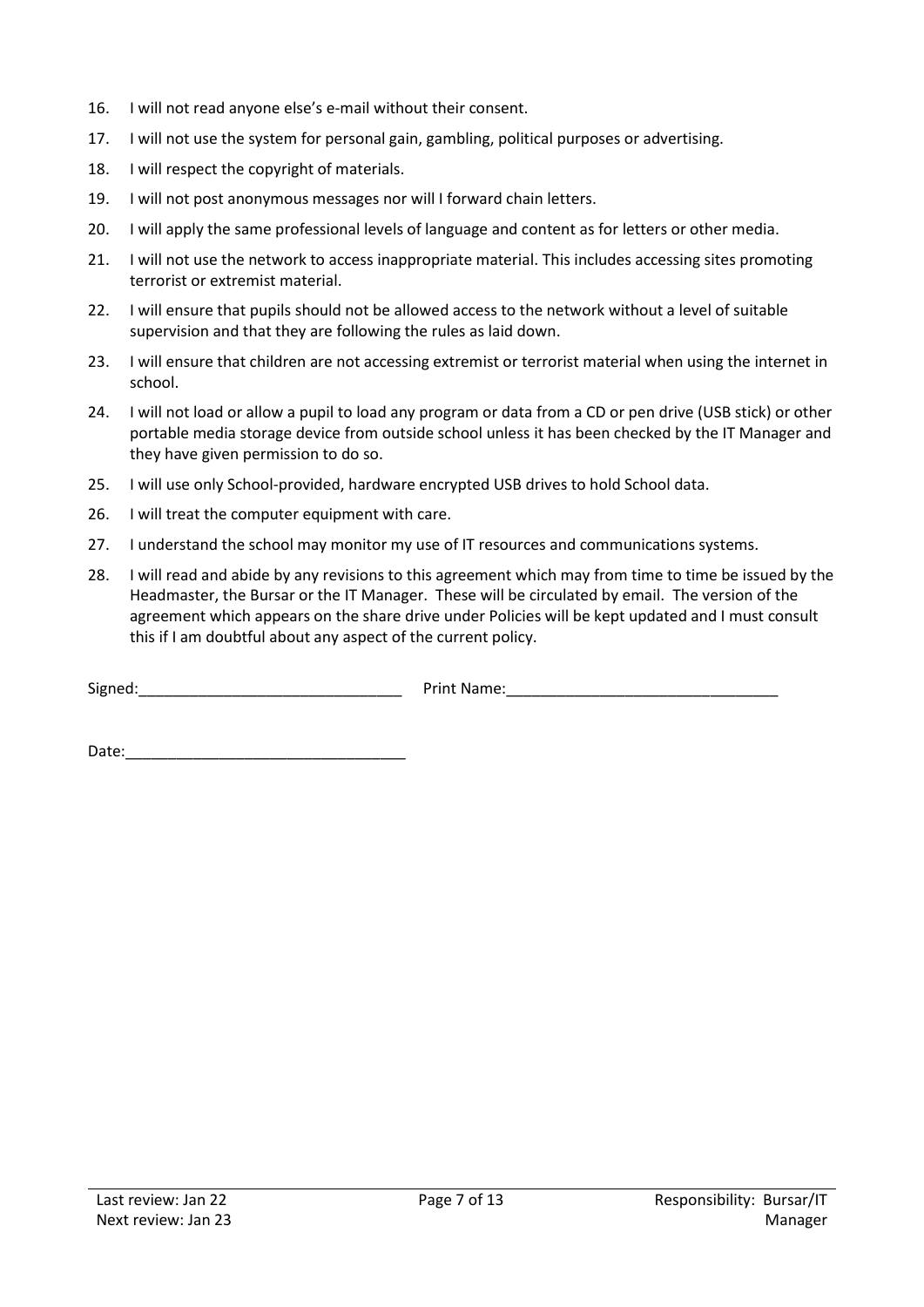**Network and Internet Policy**



### **Rules for Year 5 to Year 8 Pupils**

The school has installed computers and Internet access to help your learning. These rules are in place to help keep everyone safe.

- 1. I will only use the School's computer system whilst signed in with my own username and password.
- 2. I will never disclose my password to anyone.
- 3. I will only use the Internet in a way that is appropriate to my education.
- 4. I will not engage in any activity which threatens the safety of the School network.
- 5. I understand I am responsible for all e-mail sent and for any contacts made that may result in e-mails being received.
- 6. All Internet activity whilst in a classroom or when using online systems relating to the school should be appropriate.
- 7. I will not read anyone else's e-mail without their consent.
- 8. I will not use the system for personal gain, gambling, political purposes or advertising.
- 9. I will respect the copyright of materials.
- 10. I will not post anonymous messages nor will I forward chain letters.
- 11. I will apply the same professional levels of language and content as for letters or other media.
- 12. I will not use the network to access inappropriate materials. This includes accessing sites promoting terrorist or extremist material.
- 13. I will not bring any CD or pen drive (USB stick) or other portable media storage device from outside school unless I have been given permission to do so.
- 14. I will ask permission from a member of staff before using the Internet unless I have been instructed to use it as part of a lesson.
- 15. I will not give out any personal details, or arrange to meet someone, unless my parent, carer or teacher has given permission.
- 16. I will follow the procedure for signing in and out.
- 17. I understand that the School may check my computer files (including but not limited to Cloud Technologies) and may monitor my e-mail and the Internet sites I visit.
- 18. I will treat the School's computing equipment with care.
- 19. I will not use my personal email or social media accounts to contact members of St Faith's staff.
- 20. I will not initiate friendships with members of St Faith's staff on any personal social network sites.

| Signed: | Print Name: |
|---------|-------------|
|         |             |

Date: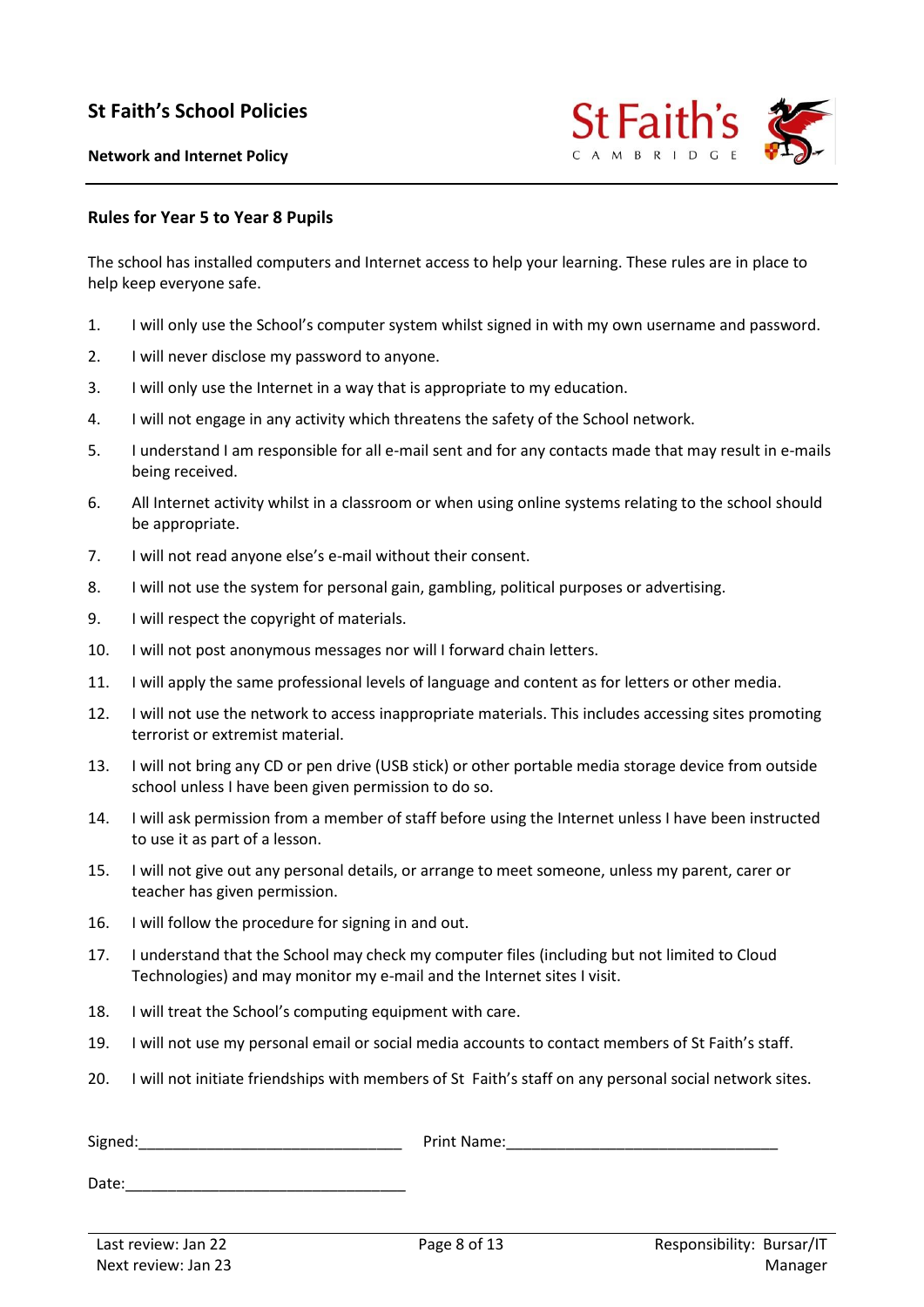**Network and Internet Policy**



### **Rules for Year 3 and Year 4 Pupils**

The school has installed computers and Internet access to help your learning. These rules are in place to help keep everyone safe.

- 1. I will only access the system with my own username and password, which I will keep secret.
- 2. I will not access other people's files.
- 3. I will only use the computers for school work and homework.
- 4. I will not bring in any CD or pen drive (USB stick) or other portable media storage device from outside school unless I have been given permission to do so.
- 5. I will ask permission from a member of staff before using the Internet.
- 6. All Internet activity whilst in a classroom or when using online systems relating to the school should be appropriate.
- 7. I will only e-mail people I know, or my teacher has approved.
- 8. The messages I send will be polite and responsive.
- 9. I will not give out any personal details, or arrange to meet someone, unless my parent, carer or teacher has given permission.
- 10. I will report any unpleasant material or messages sent to me. I understand my report will be confidential and would help protect other pupils and myself.
- 11. I will follow the procedure for logging on and off.
- 12. I understand that the School may check my computer files (including but not limited to Cloud Technologies) and may monitor my e-mail and the Internet sites I visit.
- 13. I will treat the School's computing equipment with care.
- 14. I will not use my personal email or social media accounts to contact members of St Faith's staff.
- 15. I will not initiate friendships with members of St Faith's staff on any personal social network sites.

Signed:\_\_\_\_\_\_\_\_\_\_\_\_\_\_\_\_\_\_\_\_\_\_\_\_\_\_\_\_\_\_\_ Print Name:\_\_\_\_\_\_\_\_\_\_\_\_\_\_\_\_\_\_\_\_\_\_\_\_\_\_\_\_\_\_\_\_

Date:

### **Parents or Guardians Agreement**

We ask that you as the parent/guardian of the child signing the above agreement read the agreement with your child and, if you are in agreement with your child having internet access under the above rules, and you are happy that your child understands the rules that he/she has agreed to, sign the form in the space below.

| <b>DEIUW.</b>                              |              |                                      |
|--------------------------------------------|--------------|--------------------------------------|
| Signed:                                    | Print Name:  |                                      |
| Date:                                      |              |                                      |
| Last review: Jan 22<br>Next review: Jan 23 | Page 9 of 13 | Responsibility: Bursar/IT<br>Manager |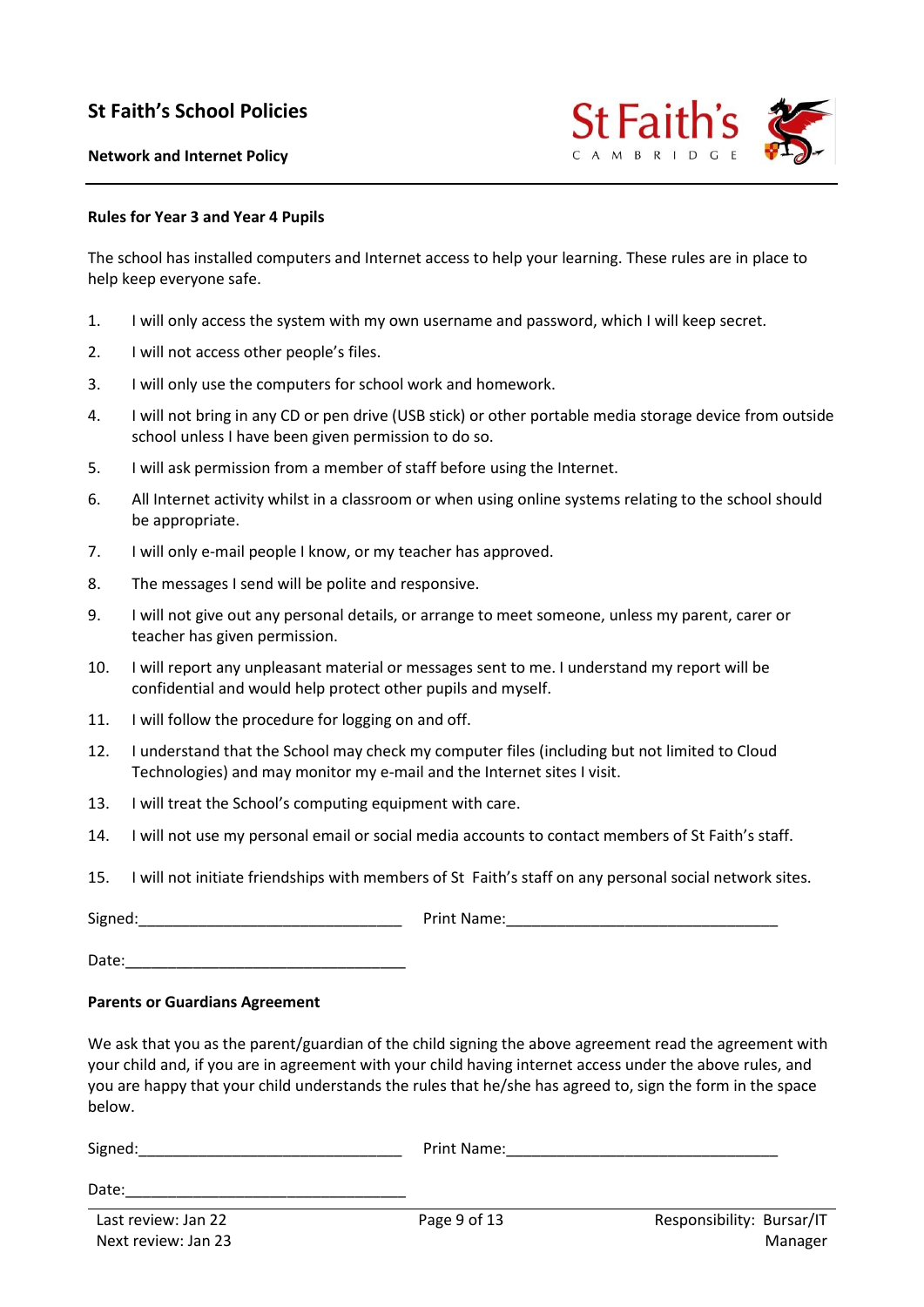

### **Rules for Guest Network Users**

- 1. I will only use the school's computer system whilst logged on with my own guest username and password.
- 2. I will never disclose my password to anyone.
- 3. I will not leave a classroom or common area without either logging off or locking any computers I have been using.
- 4. All Internet activity should be appropriate to staff professional activity.
- 5. Activity which threatens the integrity of the school Network system is forbidden.
- 6. Users are responsible for all e-mails sent and that contacts made that may result in e-mails being received.
- 7. I will not read anyone else's e-mail without their consent.
- 8. I will not use the system for personal gain, gambling, political purposes or advertising.
- 9. I will respect the copyright of materials.
- 10. I will not post anonymous messages nor will I forward chain letters.
- 11. I will apply the same professional levels of language and content as for letters or other media.
- 12. I will not use the network to access inappropriate material. This includes accessing sites promoting terrorist or extremist material.
- 13. External data or programs will not be able to be accessed unless authorised by the IT Manager.
- 14. I will treat the computer equipment with care.
- 15. I understand the school may monitor my use of IT resources and communications systems.

Signed: The Communication of the Communication of Print Name:

Date:\_\_\_\_\_\_\_\_\_\_\_\_\_\_\_\_\_\_\_\_\_\_\_\_\_\_\_\_\_\_\_\_\_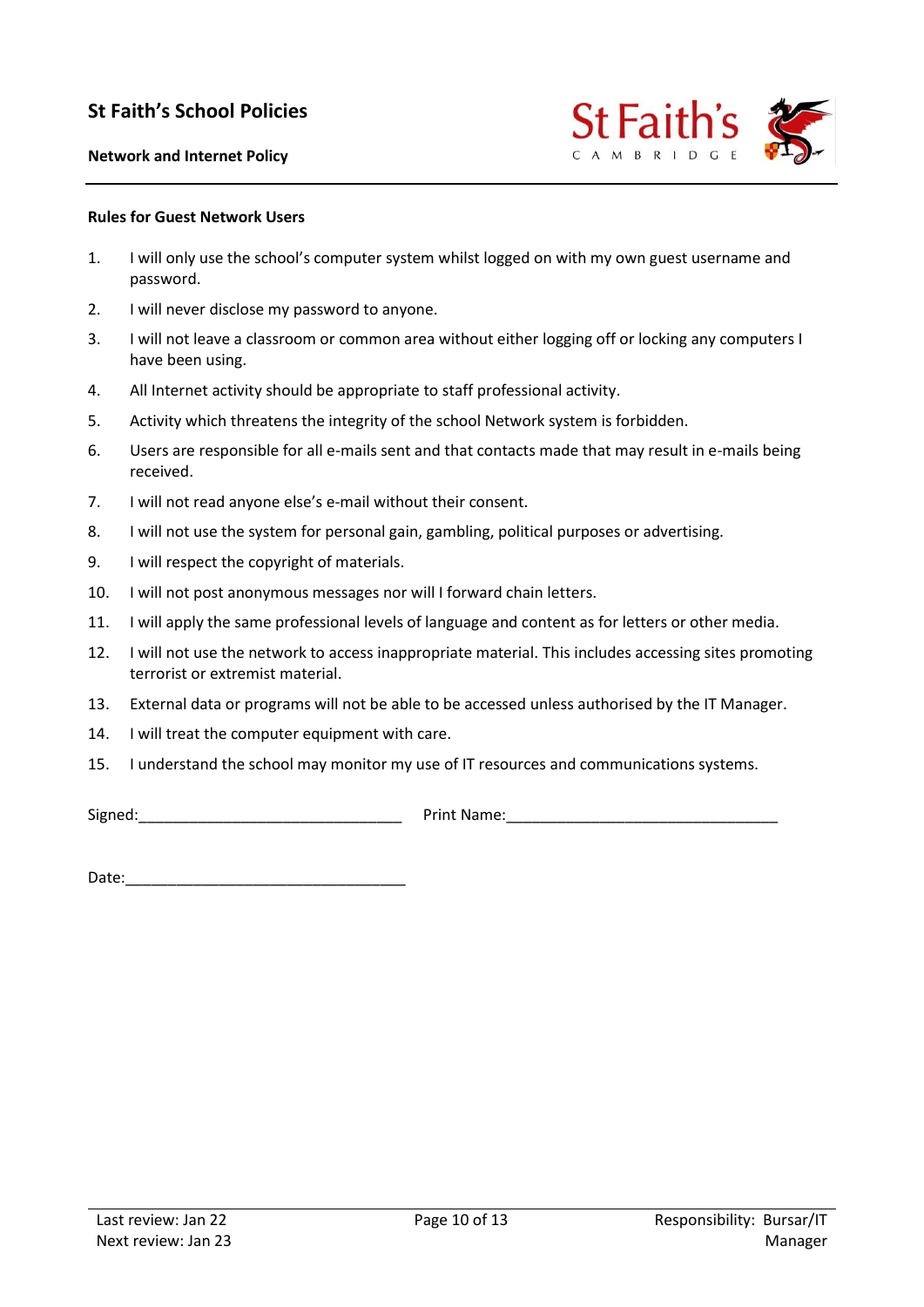**Network and Internet Policy**



### **Rules for Network Administrative Staff**

- 1. I will normally use the school's computer system whilst logged on with my own username and password. For the purposes of Network Administration and problem solving I can log on using another username and password.
- 2. I will never disclose my password to anyone.
- 3. I will not leave a classroom or common area computer logged onto SIMS if I am not present in the room.
- 4. I will not leave a classroom or common area for more than a few minutes without either logging off or locking any computers I have been using.
- 5. I will on finding any computer logged on and unattended either log it off or lock it.
- 6. All Internet activity whilst in a classroom or on any other activity involving children should be appropriate to staff professional activity. Internet activity at other times should be such that it does not bring the school into disrepute.
- 7. I will post only what I want the world to see.
- 8. I will report to my Head of Department or Line Manager immediately if I see any information on the Internet or on social networking sites that disparages or reflects poorly on the School.
- 9. I will immediately remove any Internet postings which are deemed by the School to constitute a breach of this or any other School Policy.
- 10. I will ensure that wherever possible privacy settings on social media sites are set so that pupils cannot access information relating to staff personal lives.
- 11. Activity which deliberately or by negligence threatens the integrity of the school Network system is forbidden.
- 12. I understand I am responsible for all e-mails sent and that contacts made may result in e-mails being received.
- 13. I will obtain prior written approval of the Headmaster for the wording of any personal profile which I intend to create where the School is named or mentioned on a social networking site.
- 14. I will seek approval from the Headmaster before I speak about or make any comments on behalf of the School on the Internet or through any social networking site.
- 15. I will not
	- a. Provide references for other individuals on social or networking sites.
	- b. Post or publish on the Internet or on any social networking site any reference to the School, my colleagues, parents or pupils.
	- c. Use commentary deemed to be defamatory, obscene, proprietary or libellous. I will exercise caution with regards to exaggeration, colourful language, guesswork, obscenity. Copyrighted materials, legal conclusions and derogatory remarks or characterisations.
	- d. Discuss pupils or colleagues or publicly criticise the School or staff.
	- e. Post images that include pupils.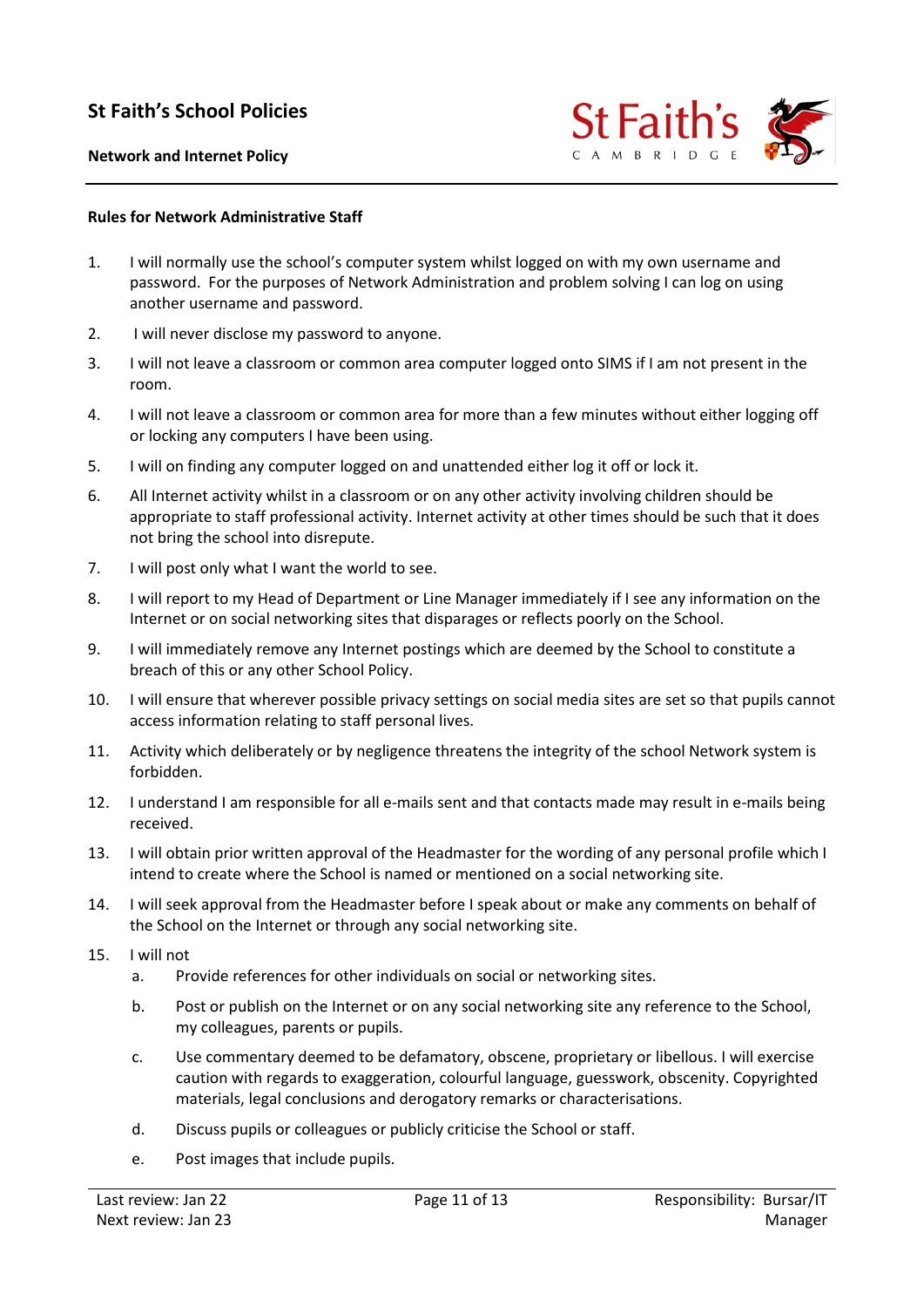- f. Initiate friendships with pupils on any personal social network sites.
- g. Accept pupils as friends on any such sites; I will decline any pupil-initiated friend requests.
- 16. I will not read anyone else's e-mail without their consent (or in specific cases the written approval of either the Headmaster or Bursar) other than mail caught by the Email filter where I shall read enough to enable me to decide as to whether it is legitimate or not. All Email read in this manner will be totally confidential.
- 17. I will not use the system for personal gain, gambling, political purposes or advertising.
- 18. I will respect the copyright of materials.
- 19. I will not post anonymous messages nor will I forward chain letters.
- 20. I will apply the same professional levels of language and content in emails, social media posts etc. as for letters or other non-digital media.
- 21. I will not use the network to access inappropriate material. This includes accessing sites promoting extremist or terrorist material.
- 22. I will take all reasonable steps to ensure that children are not accessing extremist or terrorist material when using the internet in school.
- 23. I will ensure that pupils are not allowed access to the network without a level of suitable supervision.
- 24. I will ensure that when using the school network, pupils follow the network rules.
- 25. I will not load or allow a pupil to load any program or data from a CD or pen drive (USB stick) or other portable media storage device from outside school unless it has been checked by the IT Manager and they have given permission to do so.
- 26. I will use only School-provided, hardware encrypted USB drives to hold School data.
- 27. I will treat the computer equipment with care.
- 28. I understand the school may monitor my use of IT resources and communications systems.
- 29. I will read and abide by any revisions to this agreement which may from time to time be issued by the Headmaster, the Bursar or the IT Manager. These will be circulated by email. The version of the agreement which appears on the share drive under Policies will be kept updated and I must consult this if I am doubtful about any aspect of the current policy.

Signed:\_\_\_\_\_\_\_\_\_\_\_\_\_\_\_\_\_\_\_\_\_\_\_\_\_\_\_\_\_\_\_ Print Name:\_\_\_\_\_\_\_\_\_\_\_\_\_\_\_\_\_\_\_\_\_\_\_\_\_\_\_\_\_\_\_\_

Date:\_\_\_\_\_\_\_\_\_\_\_\_\_\_\_\_\_\_\_\_\_\_\_\_\_\_\_\_\_\_\_\_\_